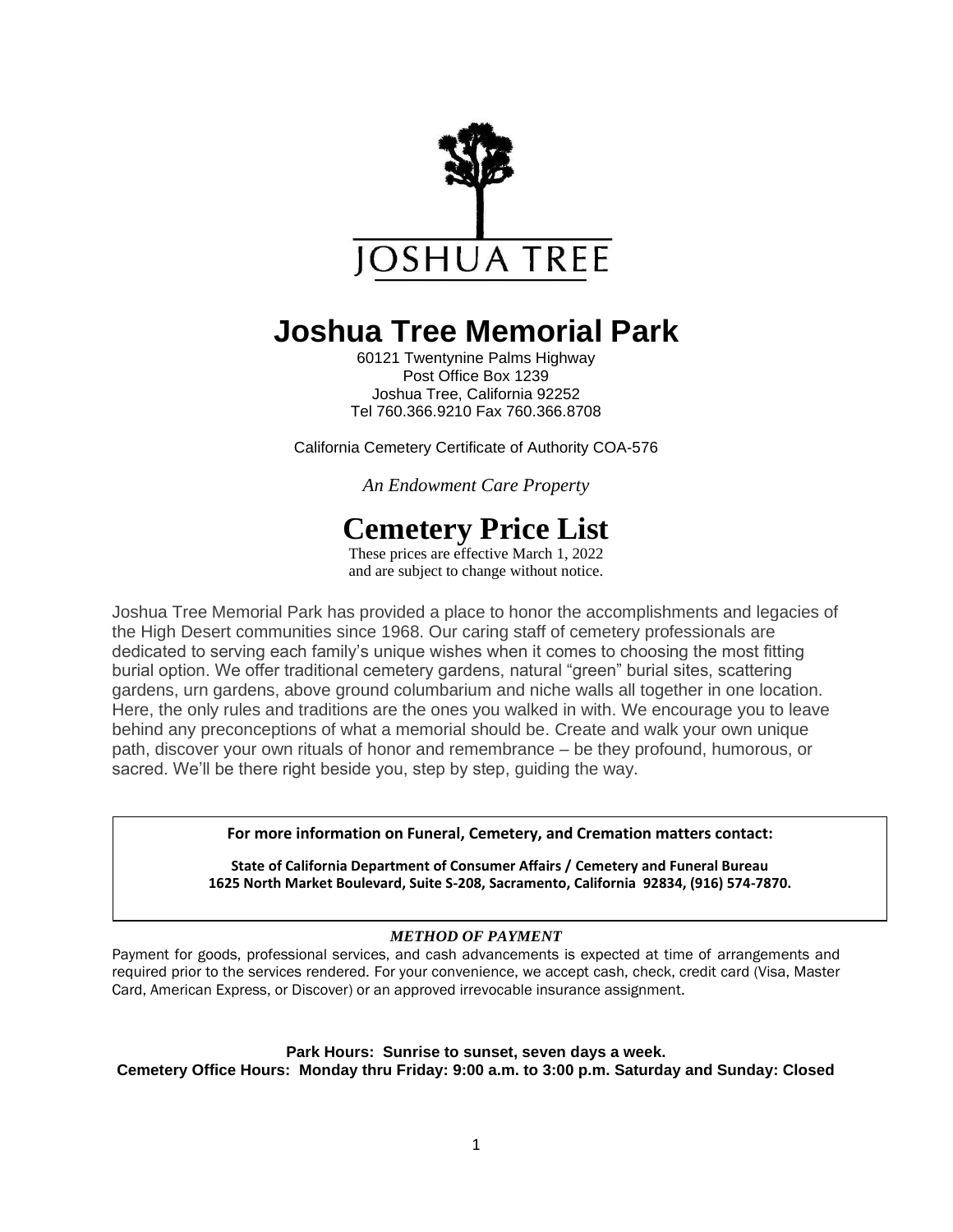### **Interment Options**

(All packages are non-witnessed and include burial recording fee. Graveside Service and memorialization at an additional cost. State sales tax on taxable items is not included.)

#### **Natural (Green) Ground Burial Single: \$6,450**

Includes Lot, Opening/Closing, Endowment Care Backboard not included (at additional cost for shrouded remains/non-casketed): **\$75**

#### **Standard Ground Burial: Traditional Double Occupancy: \$ 5,145** Includes Lot, Opening/Closing, Endowment Care, Companion Privilege Fee, Double Lawn Crypt Concrete Vault, Vault Setting)

**Standard Ground Burial: Traditional Single Occupancy: \$ 3,895** Includes Lot, Opening/Closing, Endowment Care, Lawn Crypt Concrete Vault, Vault Setting

**Standard Ground Burial: Infant Single Occupancy: \$ 1,545**

Includes Lot, Opening/Closing, Endowment Care. Vault at additional fee if required.

**Standard Ground Burial: Cremation** Includes Lot, Opening/Closing, Endowment Care. Vault at additional fee if required. **Single Occupancy: \$ 1,345**

**Above Ground Burial: Cremation (Park View Columbarium)** Includes Niche Space, Opening/Closing, Endowment Care (*Engraving options available)* **Companion/Double: \$2,530 Single: \$1,530**

**Above Ground Burial: Cremation (Desert Sands)** Includes Niche Space, Opening/Closing, Endowment Care (*Engraving options available)* **Companion/Double: \$2830 Single: \$1,630**

**Above Ground Burial: Cremation (Quail)** Includes Niche Space, Opening/Closing, Endowment Care (*Engraving options available)* **Single: \$1,530**

**Above Ground Scattering (Garden of Quail)** Includes endowment care *(Engraving options available. Scattered Ashes are Non-Recoverable)* **\$480**

**Above Ground Scattering (Garden of Desert Sands)** Includes endowment care. *(Engraving options available. Scattered Ashes are Non-Recoverable)* **\$305**

#### **Ossuary** Includes endowment care (*Engraving options available. Ashes are Non-Recoverable)* **\$280**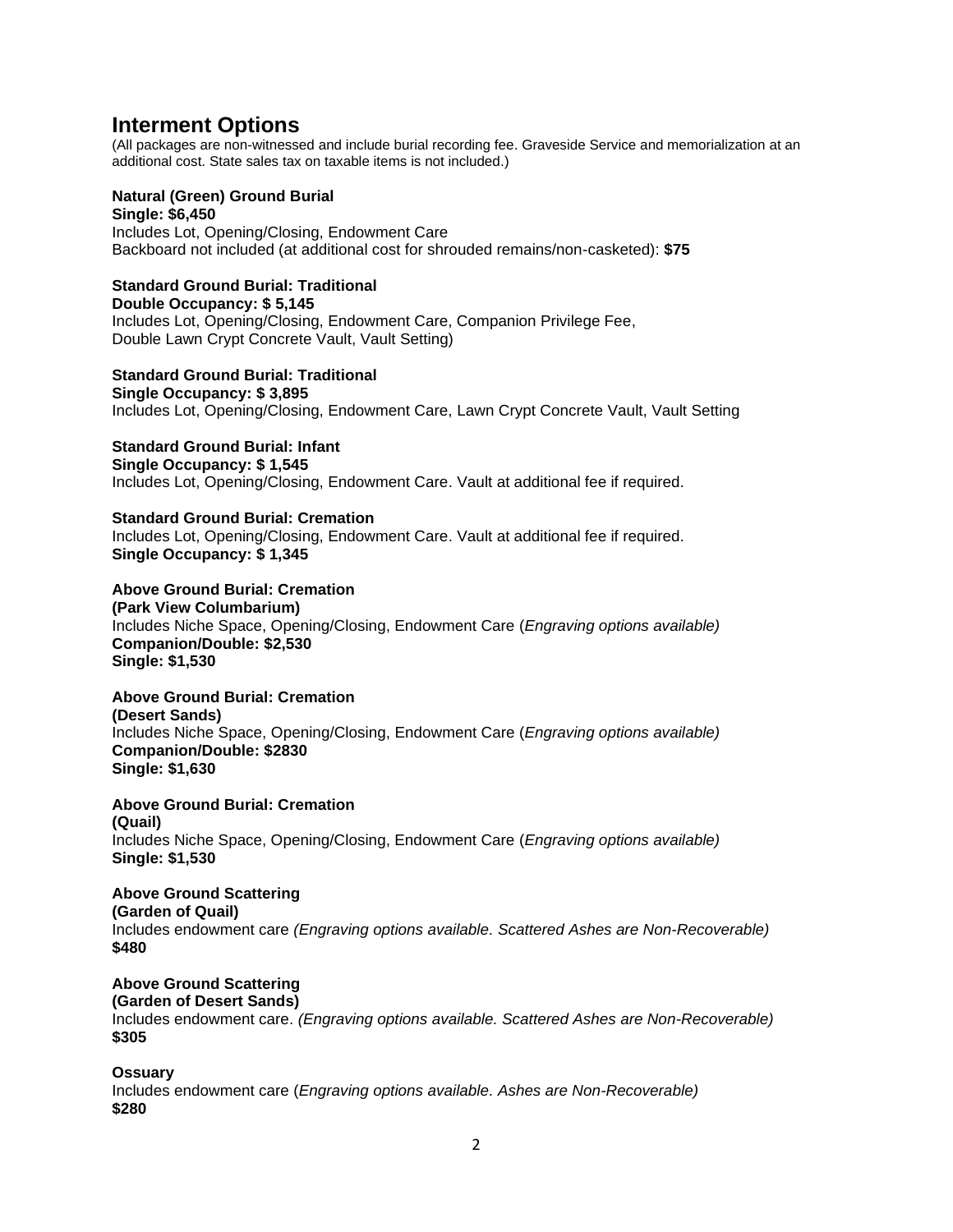## **Interment Options Itemization**

| Green Burial Plot Interment (Natural "Green" Garden All Phases):<br><b>Endowment Care</b><br>Opening & Closing<br>Natural "Green" Burial Backboard (handmade/required for shrouded remains)                                                                | \$4500<br>\$450<br>\$1500<br>\$<br>75                                 |
|------------------------------------------------------------------------------------------------------------------------------------------------------------------------------------------------------------------------------------------------------------|-----------------------------------------------------------------------|
| Traditional Burial Plot Interment (Gardens of Cross, Angels, Sierra View,<br>Everlasting Life, & Reverie*):<br><b>Endowment Care</b><br>Opening & Closing<br><b>Companion Privilege</b><br>*Veteran's section. Documentation of military service required. | \$2000<br>\$250<br>\$750<br>\$<br>750                                 |
| Infant Burial Plot Interment (Babyland):<br><b>Endowment Care</b><br>Opening & Closing                                                                                                                                                                     | \$<br>895<br>\$<br>125<br>\$<br>525                                   |
| Cremation Burial Plot Interment (Memories):<br><b>Endowment Care</b><br>Opening & Closing                                                                                                                                                                  | \$695<br>\$125<br>\$525                                               |
| Park View Columbarium<br><b>Endowment Care</b><br>Opening & Closing                                                                                                                                                                                        | (Double/Companion) \$2200<br>(Single) \$1200<br>\$<br>80<br>\$<br>250 |
| Desert Sands Columbarium<br><b>Endowment Care</b><br>Opening & Closing                                                                                                                                                                                     | (Double/Companion) \$2500<br>(Single) \$1300<br>\$<br>80<br>\$250     |
| <b>Quail Columbarium</b><br><b>Endowment Care</b><br>Opening & Closing                                                                                                                                                                                     | (Single) \$ 1200<br>\$<br>80<br>\$<br>250                             |
| <b>Quail Scattering</b><br><b>Endowment Care</b>                                                                                                                                                                                                           | \$325<br>\$155                                                        |
| <b>Desert Sands Scattering</b><br><b>Endowment Care</b>                                                                                                                                                                                                    | \$225<br>\$<br>80                                                     |
| Ossuary<br><b>Endowment Care</b>                                                                                                                                                                                                                           | \$200<br>\$80                                                         |

## **Attendance Options**

Graveside Services This option includes family and/or public attendance privilege and date coordination, basic professional services and use of staff, equipment setup, lowering device, witness of casket lowering, chairs (15), tent, podium, bottled water: Graveside PA System Rental, w/Mic and Mic Stand<br>Additional Canopy/Tent \$ 150 Additional Canopy/Tent \$ 150<br>Additional Chairs (from) \$ 100 **Additional Chairs** Additional Pall Bearers/Preset (cemetery grounds staff, 2-4 persons): \$ 150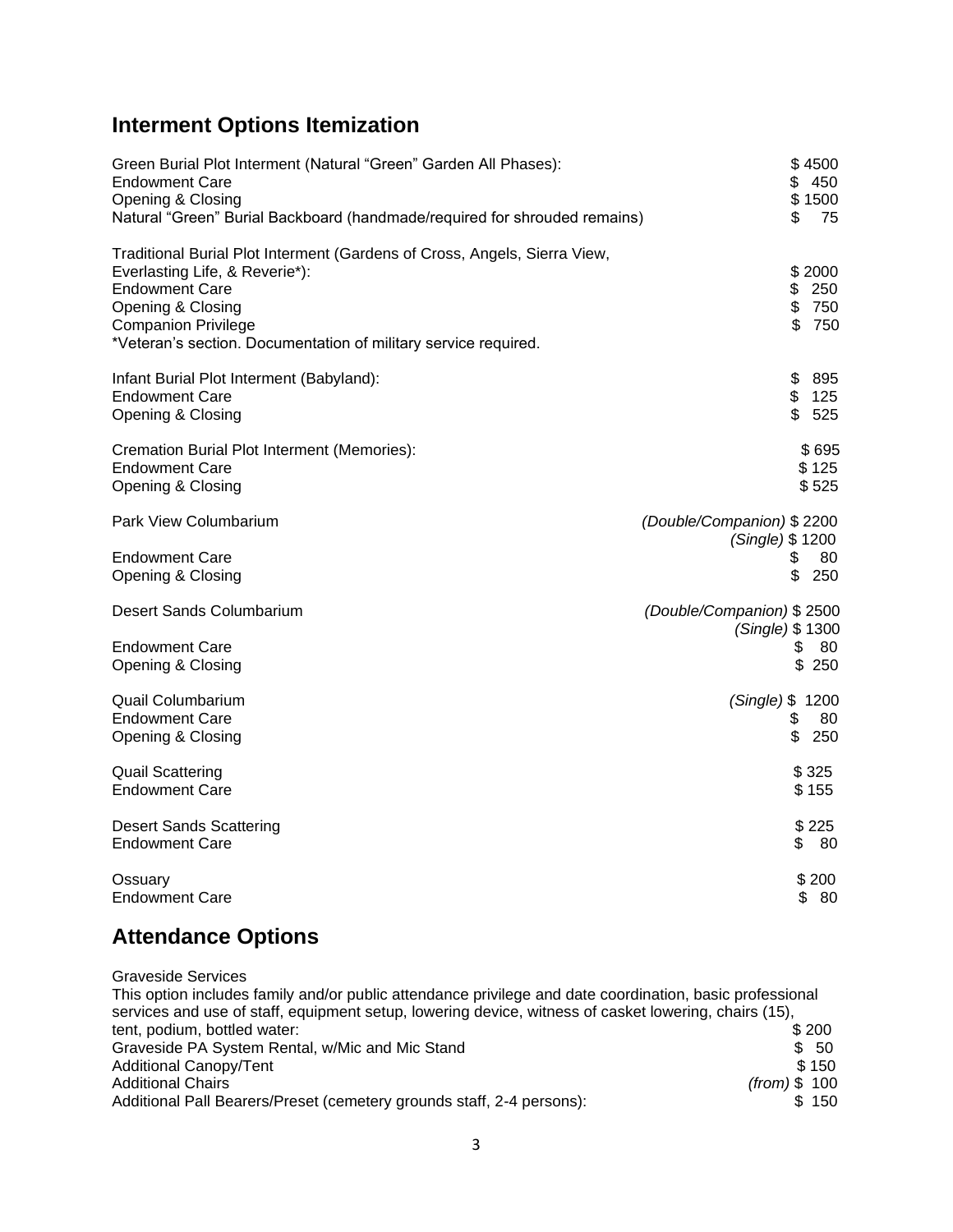| Witnessing of Interment of Cremated Remains (Non-Ceremonial) | \$150  |
|--------------------------------------------------------------|--------|
| Indoor Chapel Rental (1 Hour Service)                        | \$450  |
| Overtime Service Fees (Grounds & Chapel)                     |        |
| After 3:30 p.m. (Mon.-Fri.)<br>$\sim$                        | \$ 300 |
| Saturday, Holiday Service<br>$\sim$                          | \$ 500 |
| <b>No Sunday Services or Burials</b>                         |        |

### **Additional Offerings**

| Subsequent interment of cremated remains in Traditional Burial Gardens | $(from)$ \$ 525 |        |
|------------------------------------------------------------------------|-----------------|--------|
| Disinterment & Handling of Remains:                                    |                 | \$1295 |
| Disinterment & Handling of Cremated Remains (Ground):                  |                 | \$ 525 |
| Disinterment & Handling of Cremated Remains (Above Ground):            |                 | \$325  |
| Casket Disposal Fee:                                                   |                 | \$ 500 |
| Vault Disposal Fee                                                     |                 | \$ 600 |
| Liner and/or Vault Setting Fee (outside vendor):                       |                 | \$200  |

### **Recording & Misc. Fees**

| Quit Claim Deed/Property Transfer Agreement           | \$150 |
|-------------------------------------------------------|-------|
| Insurance Assignment Processing                       | \$250 |
| Duplicate Certificate of Interment Rights (Plot Deed) | \$ 50 |
| <b>Return Check NSF Fee</b>                           | \$ 50 |

### **Grave Marker & Memorialization**

Most markers are required to be set in concrete for an additional fee. Endowment Care on markers is required to be paid at an additional fee. Natural Burial memorialization is limited and subject to special consideration.

All Granite Marker pricing is for basic marker designs and will increase with choice of granite colors and special options and effects selected by family. Bronze Marker pricing is for basic designs. Additional fees will apply for certain designs based upon manufactures guidelines and requirements. These items may require a quote at our counselor's discretion. Not all designs are available in required sizes.

| Granite*                     | <b>Size</b>                      |               | <b>Concrete Border</b> | <b>Installation</b> |
|------------------------------|----------------------------------|---------------|------------------------|---------------------|
| Side by Side                 | 36" x 12" <i>(from)</i> \$ 1,225 |               | \$400.00               | \$200.00            |
| Companion                    | 28" x 16 (from ) \$ 825          |               | \$400.00               | \$200.00            |
| Single                       | $24" \times 12$ (from) \$        | 695           | \$300.00               | \$150.00            |
| Baby Land                    | $20" \times 10"$ (from) \$       | 650           | \$200.00               | \$150.00            |
| Cremation                    | $16" \times 8"$ (from) \$        | 550           | \$200.00               | \$125.00            |
| <b>Granite Bench Feature</b> |                                  | (from) \$3500 | N/A                    | Included            |

*\* Prices can increase per customization and granite type/color. Custom price quotes generated upon request.*